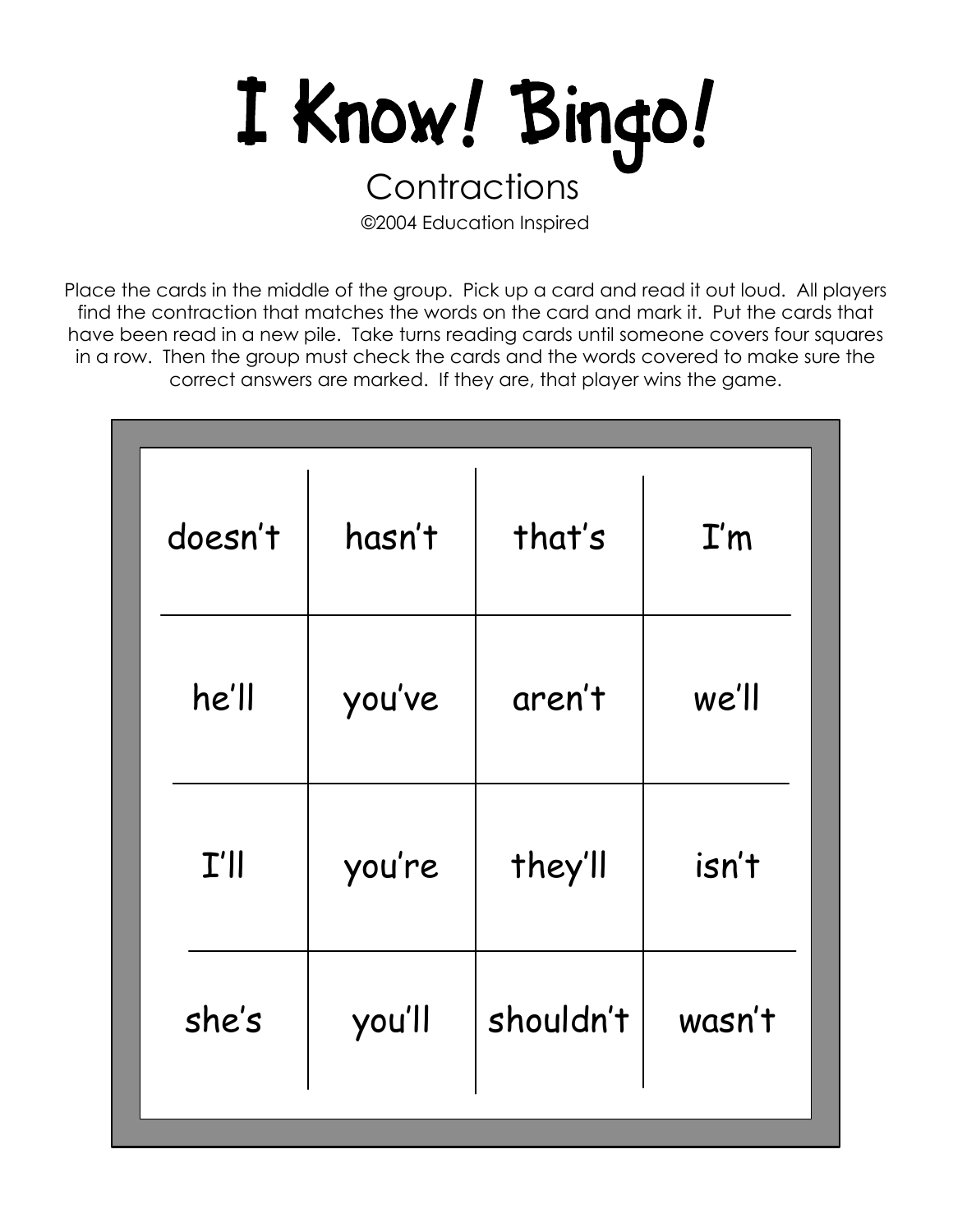

©2004 Education Inspired

| she's            | he'll     | aren't   | we've           |  |
|------------------|-----------|----------|-----------------|--|
| isn't            | shouldn't | couldn't | $\mathbf{I}'$ m |  |
| they'll          | doesn't   | wasn't   | we'll           |  |
| that's<br>you'll |           | didn't   | hasn't          |  |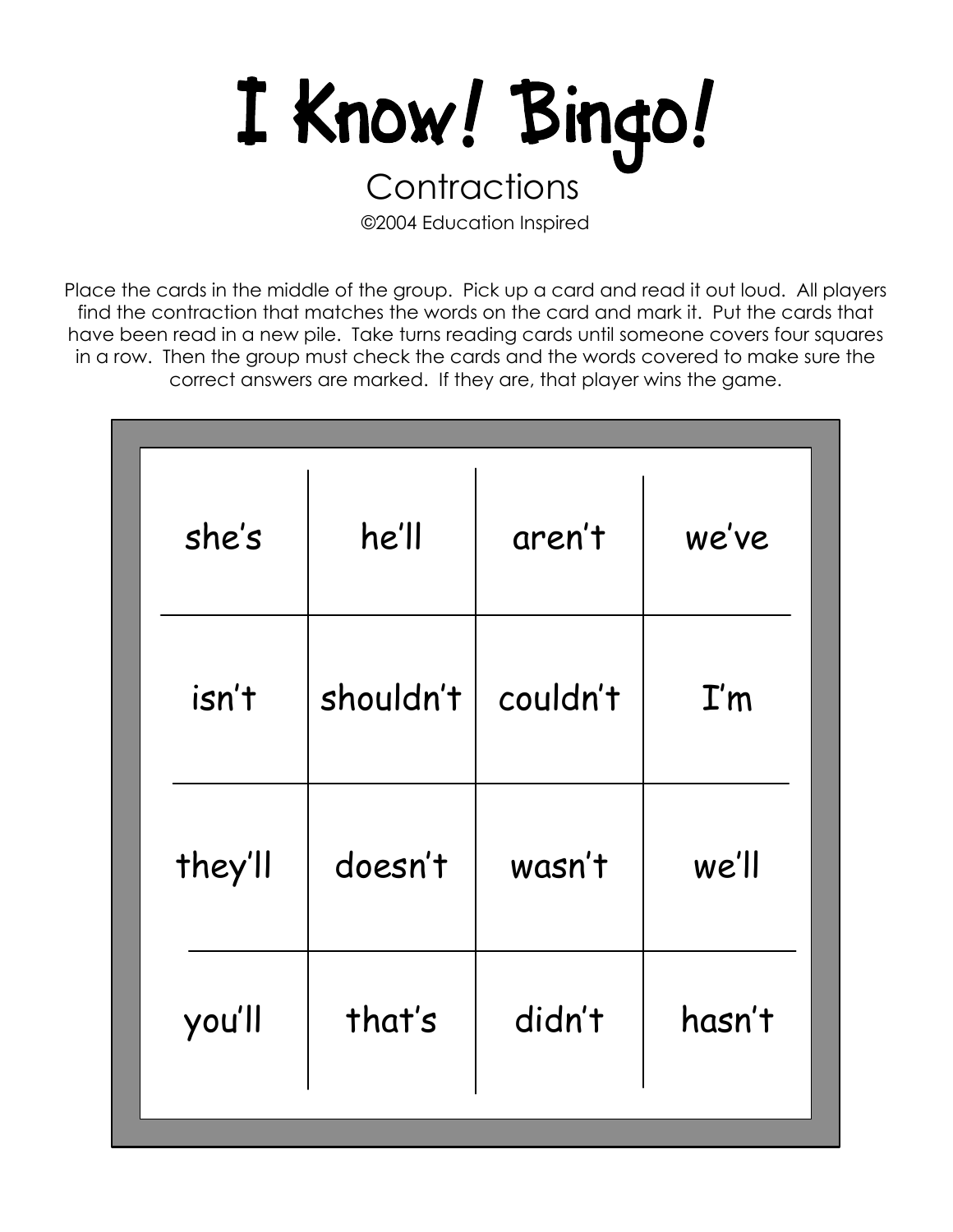

©2004 Education Inspired

| we've  | they'll   | aren't  | that's |  |
|--------|-----------|---------|--------|--|
| isn't  | shouldn't | hasn't  | he'll  |  |
| wasn't | didn't    | doesn't | you'll |  |
| you're | couldn't  | we'll   | she's  |  |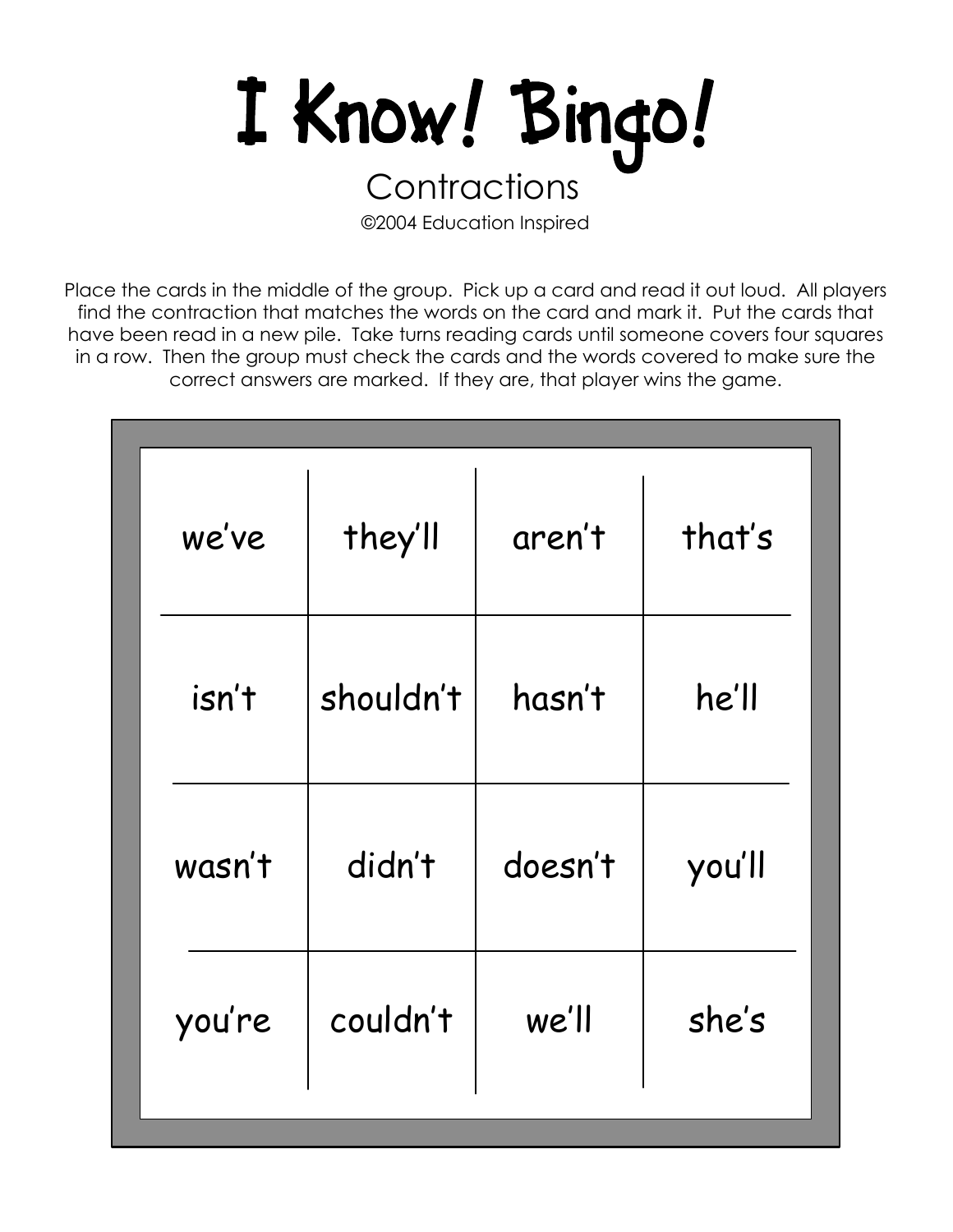

©2004 Education Inspired

| didn't | I'm      | aren't    | you've |
|--------|----------|-----------|--------|
| she's  | doesn't  | hasn't    | we'll  |
| you're | couldn't | they'll   | he'll  |
| we've  | isn't    | shouldn't | that's |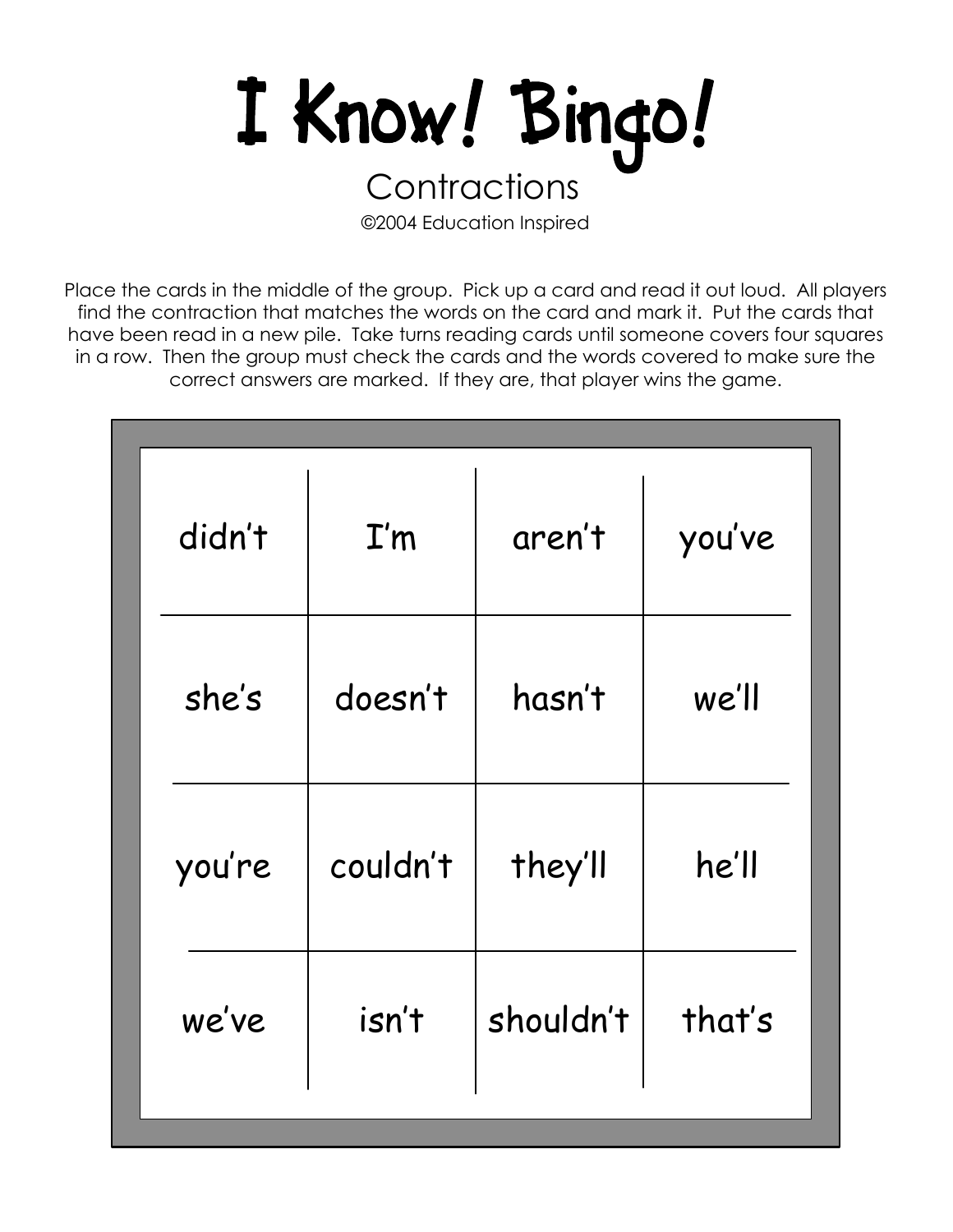

©2004 Education Inspired

| aren't | doesn't  | we'll  | you'll                  |
|--------|----------|--------|-------------------------|
| isn't  | I'll     | hasn't | he'll                   |
| she's  | couldn't | you're | $\mathbf{I}'\mathbf{m}$ |
| you've | that's   | wasn't | didn't                  |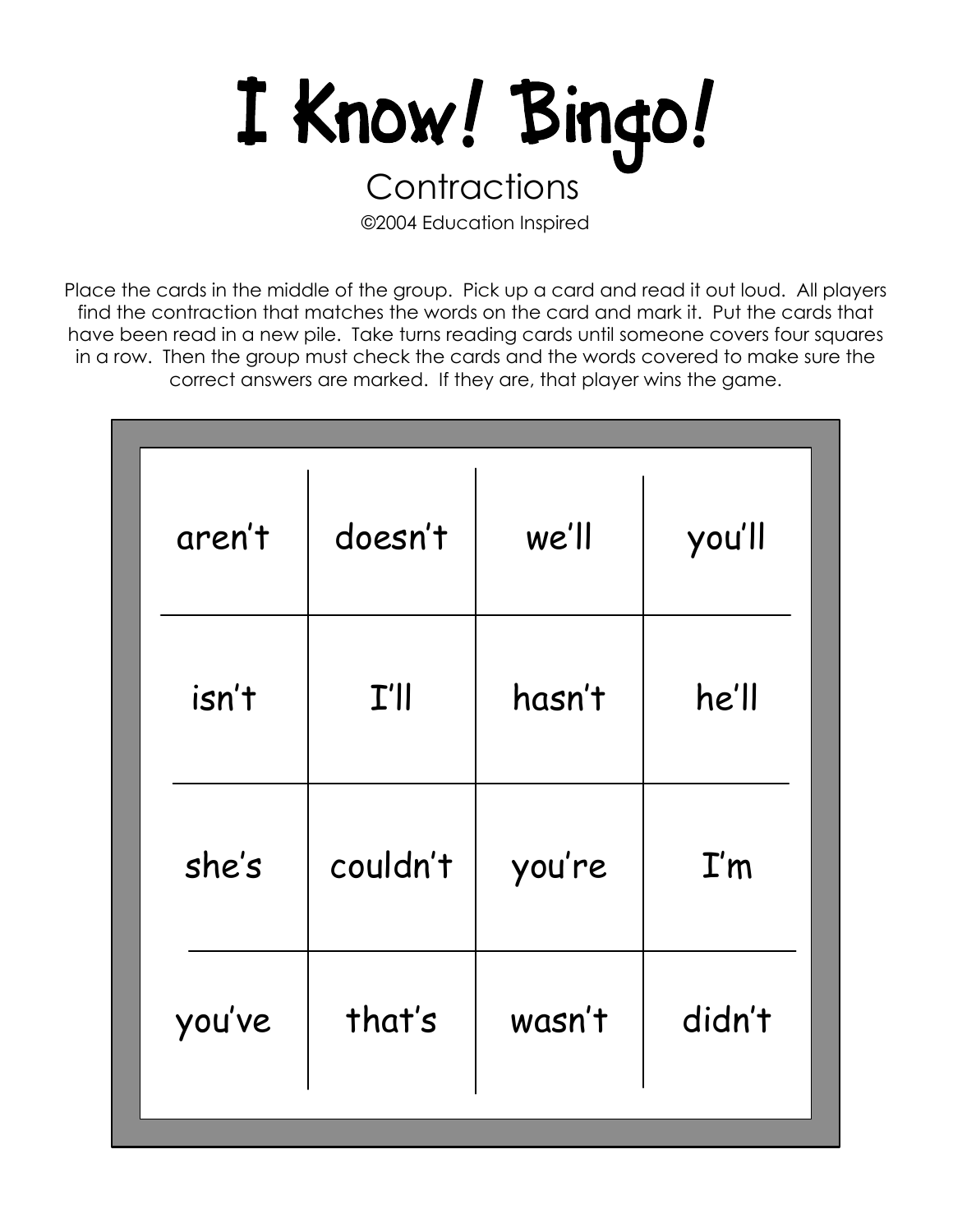

©2004 Education Inspired

| doesn't         | he'll     | aren't  | you'll          |  |
|-----------------|-----------|---------|-----------------|--|
| isn't           | shouldn't | hasn't  | we'll           |  |
| wasn't          | couldn't  | they'll | $\mathbf{I}'$ m |  |
| that's<br>we've |           | didn't  | she's           |  |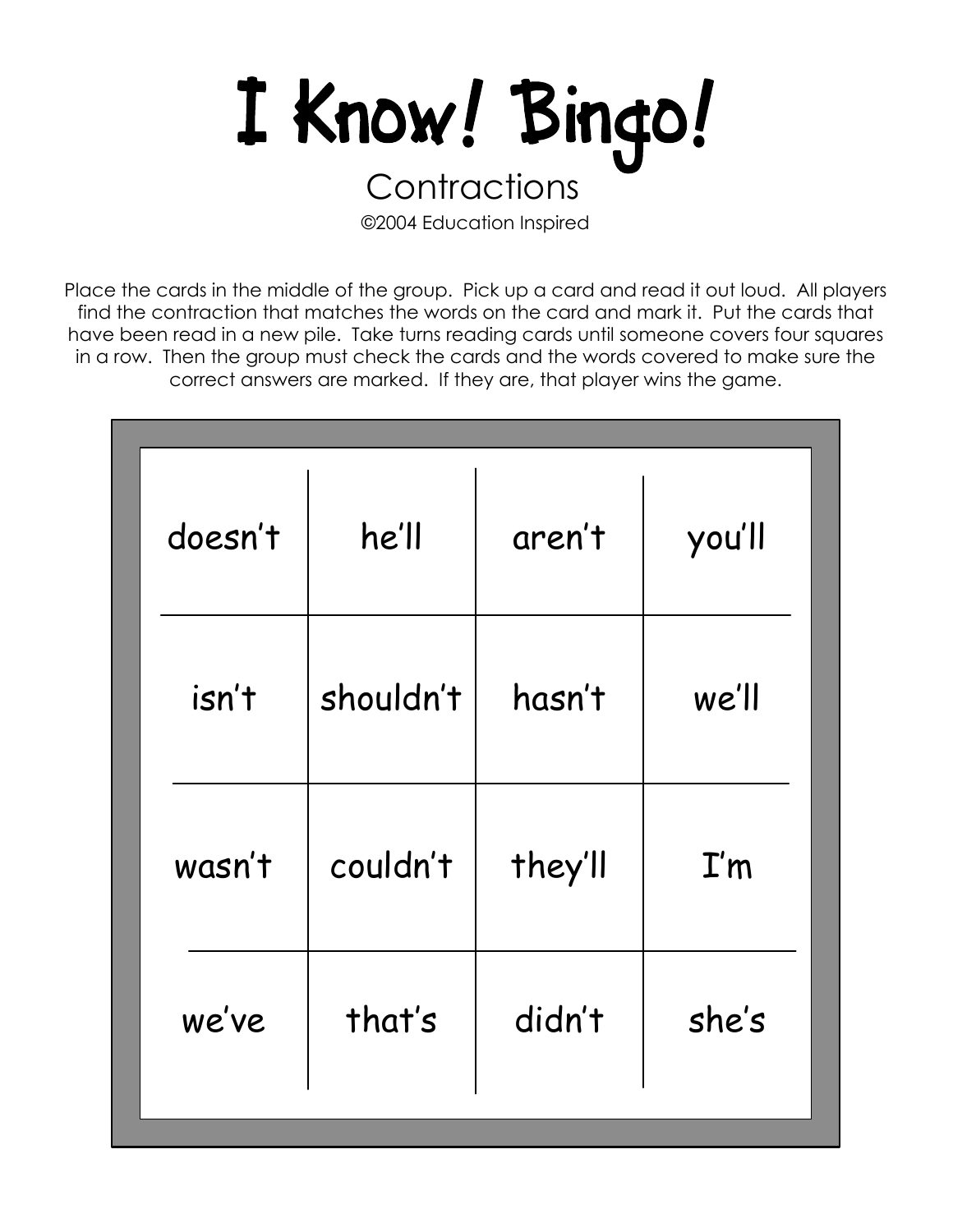| I Know! Bingo!<br>Contractions                                                                                                                                                                                                                                                                                               |                                     |    | For grades 2-4; Groups of 2-6<br>Place the cards in the middle of the group. Pick<br>up a card and read it out loud. All players find<br>the contraction that matches the words on the<br>card on their own papers and mark it. Put the<br>cards that have been read in a new pile. Take<br>turns reading cards until someone covers four<br>squares in a row. Then the group must check the<br>cards and the words covered to make sure the<br>correct answers are marked. If they are, that<br>player wins the game. |  |
|------------------------------------------------------------------------------------------------------------------------------------------------------------------------------------------------------------------------------------------------------------------------------------------------------------------------------|-------------------------------------|----|------------------------------------------------------------------------------------------------------------------------------------------------------------------------------------------------------------------------------------------------------------------------------------------------------------------------------------------------------------------------------------------------------------------------------------------------------------------------------------------------------------------------|--|
|                                                                                                                                                                                                                                                                                                                              | ©2004 Education Inspired            |    |                                                                                                                                                                                                                                                                                                                                                                                                                                                                                                                        |  |
| <b>Answer Key</b><br>1-we've<br>$17 - he'll$<br>$9 - l'm$<br>2- doesn't<br>10-shouldn't 18-aren't<br>$3 - she's$<br>$19 - i \sin't$<br>$11$ -that's<br>4- couldn't<br>$12$ -you've<br>$5-$ we'll<br>$13 - 1'$ ll<br>6-wasn't<br>$14$ -they'll<br>15-didn't<br>7- hasn't<br>8-you'll<br>16-you're<br>©2004 Education Inspired |                                     |    | is not<br>©2004 Education Inspired<br>19                                                                                                                                                                                                                                                                                                                                                                                                                                                                               |  |
|                                                                                                                                                                                                                                                                                                                              | he will<br>©2004 Education Inspired | 17 | are not<br>18<br>©2004 Education Inspired                                                                                                                                                                                                                                                                                                                                                                                                                                                                              |  |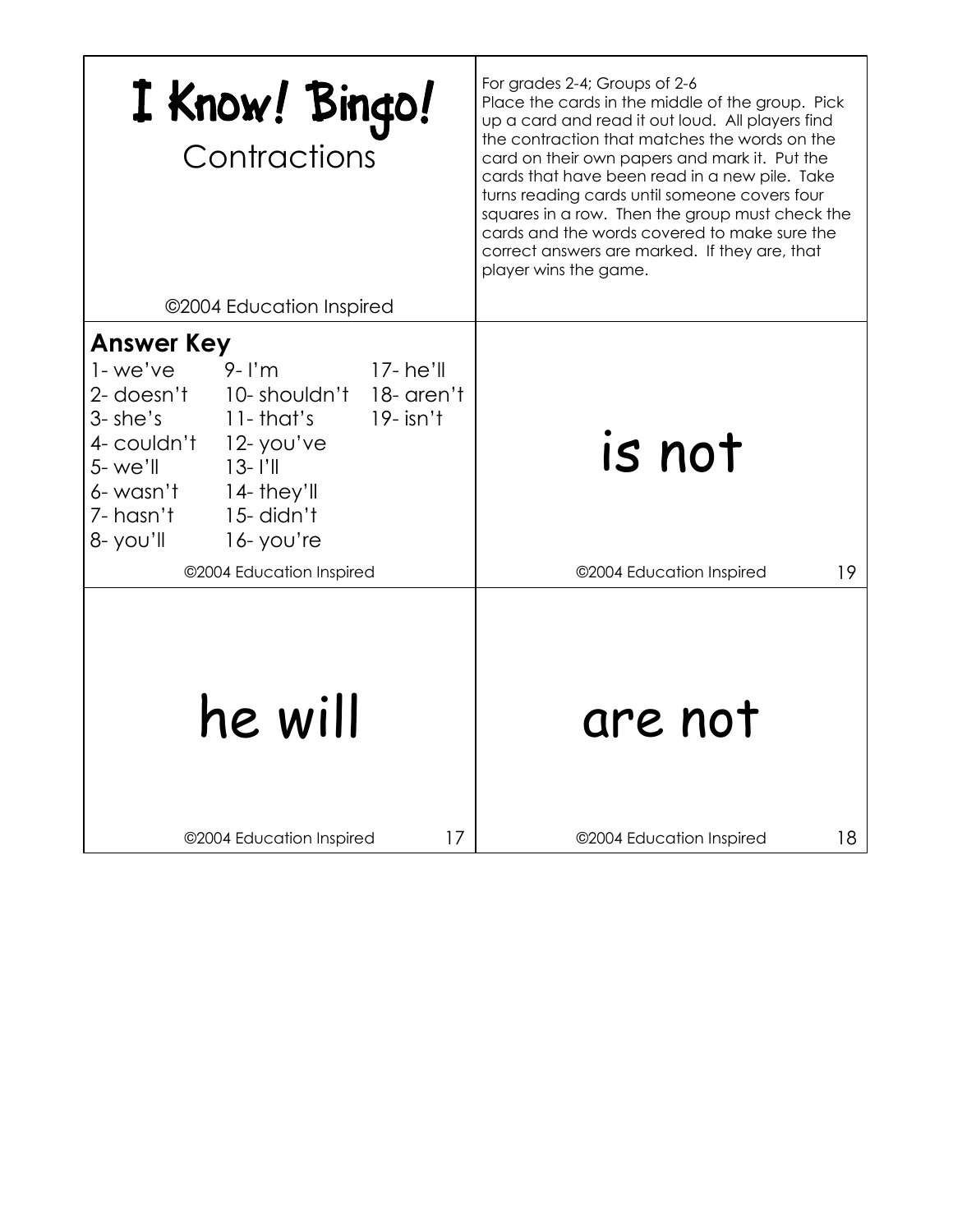| you will                 |    | does not                                   |
|--------------------------|----|--------------------------------------------|
| ©2004 Education Inspired | 8  | $\overline{2}$<br>©2004 Education Inspired |
| you are                  |    | has not                                    |
| ©2004 Education Inspired | 16 | ©2004 Education Inspired<br>7              |
| we will                  |    | was not                                    |
| ©2004 Education Inspired | 5  | ©2004 Education Inspired<br>6              |
| could not                |    | we have                                    |
| ©2004 Education Inspired | 4  | ©2004 Education Inspired                   |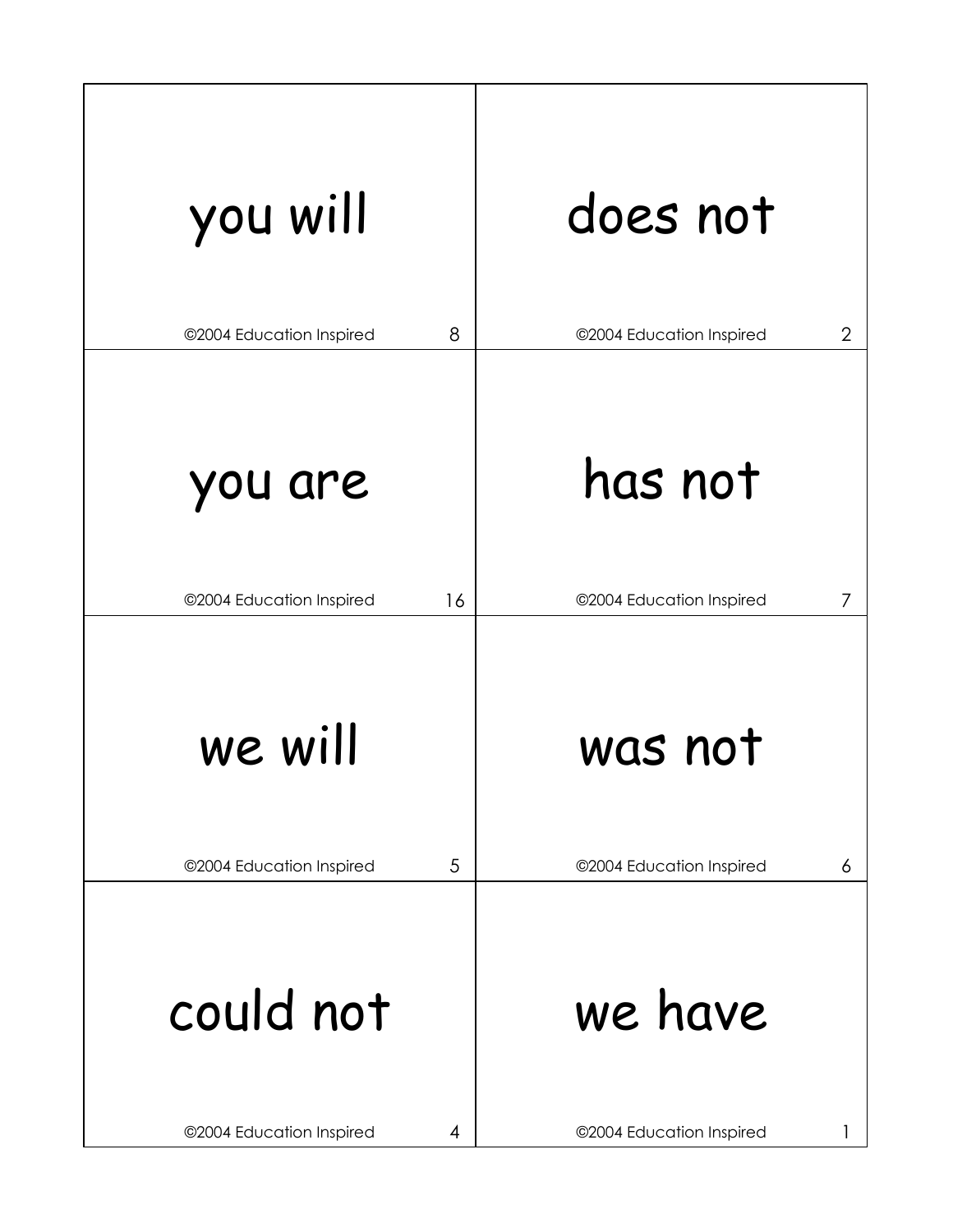| I am                     | should not               |
|--------------------------|--------------------------|
| 9                        | ©2004 Education Inspired |
| ©2004 Education Inspired | 10                       |
| they will                | you have                 |
| 14                       | 12                       |
| ©2004 Education Inspired | ©2004 Education Inspired |
| I will                   | that is                  |
| 13                       | ©2004 Education Inspired |
| ©2004 Education Inspired | 11                       |
| did not                  | she is                   |
| ©2004 Education Inspired | ©2004 Education Inspired |
| 15                       | 3                        |